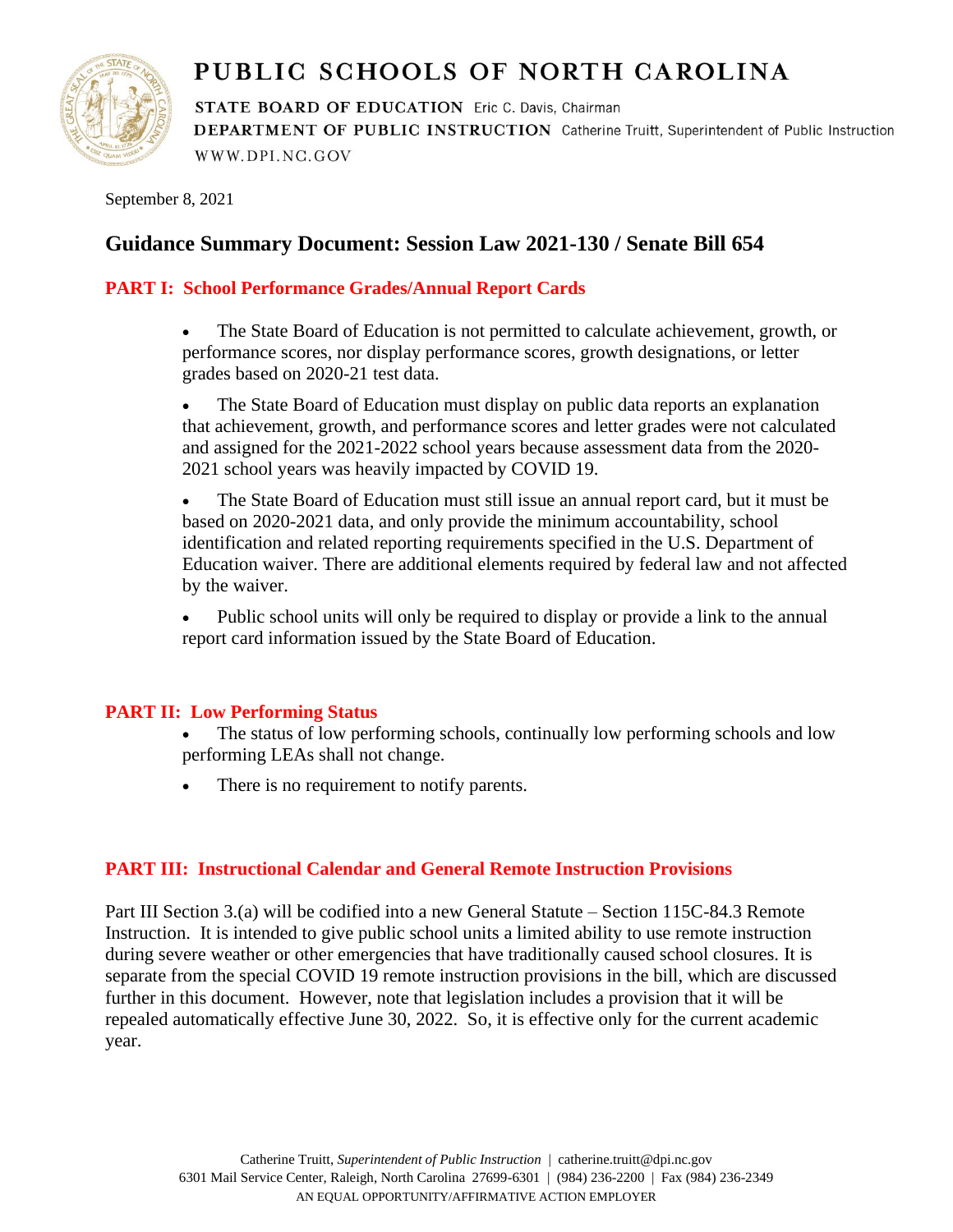Note that PARTS III, IIIA, IIIB, and IIIC of this legislation apply to:

- Local education agencies
	- o Including cooperative innovative high schools
	- o Restart schools
- Charter schools
- Regional schools
- Lab schools
- Renewal school system

#### **Definition of Remote Instruction**

Instruction delivered to students in a remote location outside of the school facility. The instruction may be asynchronous or synchronous.

## Excludes

- NCVPS
- E-learning courses that meet the requirements of GS 115C-238.85<sup>\*</sup>
- IHE courses
- Homebound instruction
- Instruction provided to a student during a short- or long-term suspension

\* LEAs may use e-learning providers other than NCVPS if the provider meets all of the following requirements:

- (1)  Obtain accreditation by a regional accrediting agency such as, but not limited to, AdvancEd or the Southern Association of Colleges and Schools (SACS);
- (2)  Employ teachers who hold teaching licenses from states that participate in the NASDTEC Educator Identification Clearinghouse; and
- (3)  Ensure that courses offered to North Carolina students are aligned to the North Carolina Standard Course of Study.

# **Remote Instruction Plan (RIP)**

All PSUs who plan to provide remote instruction in lieu of closing during severe weather or other emergencies must submit a remote instruction plan to the State Board of Education. (Note: The statute says that the plans must be submitted by July 1 of 2021. PSUs may use their SL 2020-03 Remote Instruction Plan from the 2020-21 academic year, which they must update before October 1, 2021.

Remote Instruction Plans may be updated [here.](https://www.dpi.nc.gov/districts-schools/districts-schools-support/digital-teaching-and-learning/remote-instruction-plan)

The SBE shall submit these plans, with a summary, to JLEOC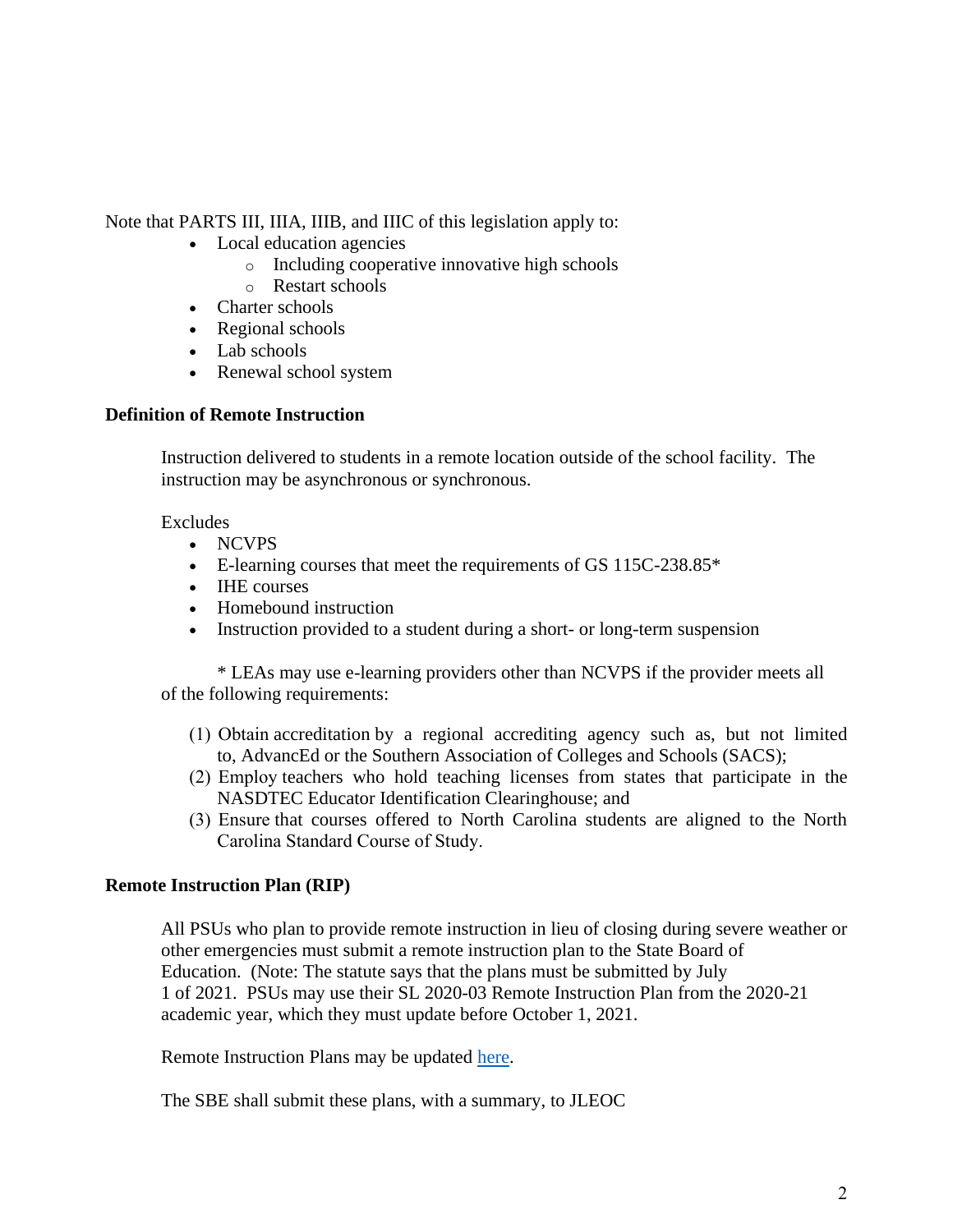#### **Allowable use of Remote Instruction Days**

Remote instruction may be used when schools are unable to open due to severe weather, energy shortages, power failures or other emergency situations. The days may be scheduled prior to the anticipated event or after the fact.

#### **Maximum Number of Remote Instructional**

PSUs have a maximum number of remote days/hours that are permitted to be used to meet the 185/1025 minimum instructional days/hours. The number of remote instruction days/hours permitted differs based on whether the PSU is located in a county that has received a calendar waiver on the start and end dates (good cause waiver).

The counties that have received a calendar waiver in 2021-22 can be found on the Financial & Business Services [website.](https://www.dpi.nc.gov/media/8993/download)

• PSUs located in a county that has received a calendar waiver: Any LEA, charter school, regional school, innovative school or lab school that is located in a county that has received a calendar waiver in that school year may provide up to 15 remote instruction days or 90 remote hours per academic year.

• PSUs in a county that has not received a calendar waive: Remote instruction is limited to 5 days or 30 hours per academic year.

#### **Part III (A): Remote Instruction for COVID-19 Emergencies**

Remote instruction due to unplanned shifts from in-person to remote instruction is separate from the planned remote instruction restrictions. i.e. The days/hours of remote instruction due to a COVID emergency are not included in the maximum allowable remote instruction days.

A PSU may shift a school or classroom from in person to remote instruction due to COVID exposures that results in insufficient personnel or student quarantines. These unplanned shifts are temporary and are not included in the Remote instruction requirements above.

A PSU shall report to DPI any shift from in -person to remote instruction due to COVID exposures within 72 hours of the shift.

DPI has created an [online reporting](https://ncvps.co1.qualtrics.com/jfe/form/SV_4IyNexXLiuIaYmi) tool.

#### **Part III (B): 2021-22 Planned Virtual Instruction**

PSUs may provide virtual instruction to a student with the consent of that student's parent or legal guardian in accordance with a virtual instruction plan.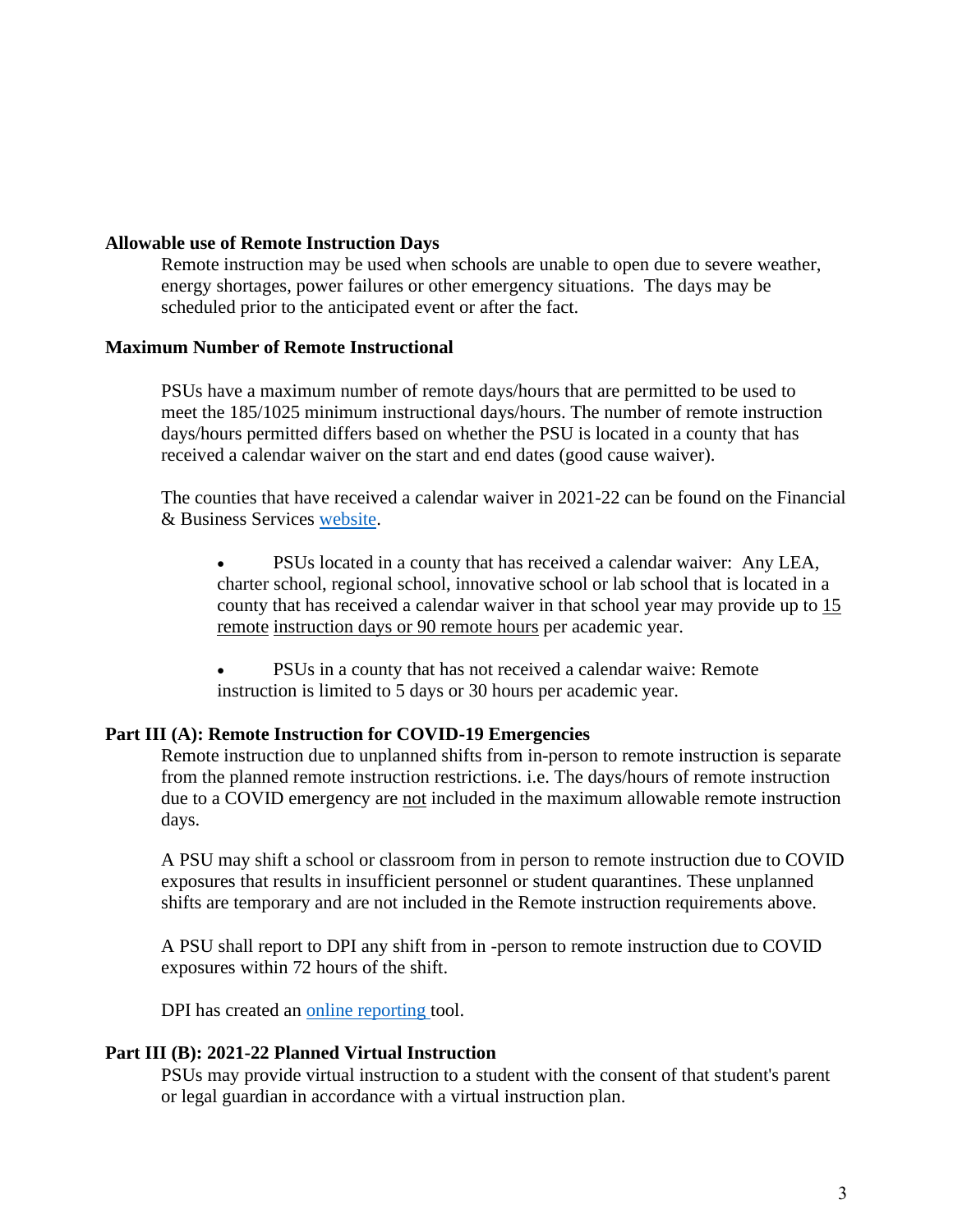PSUs shall submit a virtual instruction plan to DPI by October 1, 2021. DPI shall submit these plans to JLEOC and the Working Group on Virtual Academies. PSUs may submit plans [here.](https://www.dpi.nc.gov/districts-schools/districts-schools-support/digital-teaching-and-learning/virtual-instruction-plan)

PSUs are prohibited from providing virtual instruction after June 30, 2022, except if a LEA was assigned a school code to operate a virtual academy by May 1, 2021, or has received expressed authority from the General Assembly.

#### **Part III (C): Virtual Academies Study**

DPI is putting together the group that will carry out this work. More information will be shared by the Office of Learning Recovery and Acceleration in the coming days. Please email [Michael.Maher@dpi.nc.gov](mailto:Michael.Maher@dpi.nc.gov) if you have specific questions in the meantime.

# **PART IV: Principal Recruitment Supplement**

- The list of schools eligible for a principal recruitment supplement in 2019-20 and 2020-21 remains unchanged in 2021-22. Therefore, all schools on the list are eligible for the supplement in 2021-2022.
- See guidance on the DPI Financial and Business Services [website.](https://www.dpi.nc.gov/districts-schools/district-operations/financial-and-business-services/compensation-public-school-employees#guidance)
- Current schools receiving the supplement as well as those eligible will receive written notice from the Office of District and School Transformation.

# **PART V: Notification Requirement for Teacher Performance Data**

- EVAAS reporting for the 2021-22 school year will include teacher- and schoollevel growth based on data from the 2020-21 academic year.
- NCDPI will employ a two-year measurement window for the estimation of teacher and school growth (as opposed to a single-year measurement window).
- As a result of this estimation strategy, student growth includes the impact of a teacher in the 2019-20 academic year which is not directly accounted for in the model.

• NCDPI and EVAAS have conducted many statistical simulations to confirm that results from the two-year measurement window are highly correlated with results from a single-year estimation of student growth. NCDPI and EVAAS are confident that the growth from the 2020-21 school year are valid and reliable estimates of teachers' impact on student growth.

• EVAAS can account for some of the impact of the teacher in the 2019-20 school year, but not with the level of precision that is possible with the single-year estimation of student growth.

• Pursuant to General Statute § 115C-333.2, principals are required to notify staff that EVAAS performance data have been updated with results from the previous academic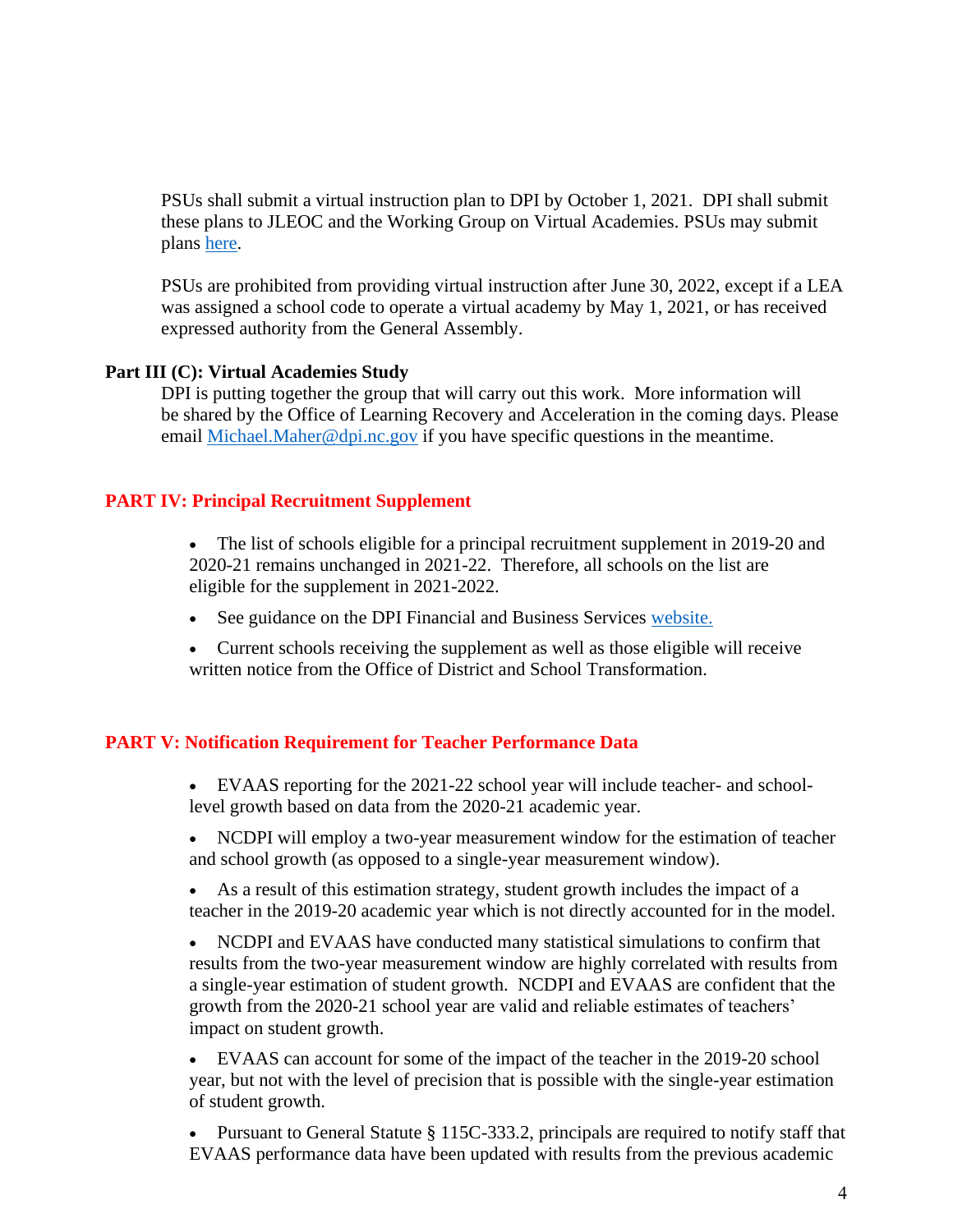year. SL 2021-130 includes the additional requirement of notifying teachers that their 2020-21 growth data includes the impact of a teacher in the 2019-20 academic year.

• While the 2020-21 growth estimates are valid and reliable, NCDPI does recommend caution in using these data to make comparisons across schools or comparisons between teachers whose students had substantially different learning experiences (e.g., remote vs. in-person learning) during the pandemic.

#### **PART VI: Teacher Effectiveness Reporting Requirements**

• Pursuant to General Statute § 115C-299.5, NCDPI will report, at the state-level, the effectiveness of teachers who are no longer employed in NC public schools in the 2021-22 school year.

These effectiveness data will not be disaggregated at the level of the local administrative unit (e.g., LEA, charter school, or other PSU).

• NCDPI will provide language in the annual *State of the Teaching Profession Report* that contextualizes the growth data that will be used as part of the determination of a teacher's effectiveness. Specifically, NCDPI will explain the two-year measurement window for estimating student growth for the 2020-21 academic year and recognize the existence of another teacher's impact (from the 2019-20 academic year) which is not directly accounted for in the growth measure.

#### **PART VII: Temporarily Extend CPR Graduation Requirement Changes**

The CPR graduation requirement has now been officially waived for the previous school year. Please contact [Sneha.ShahColtrane@dpi.nc.gov](mailto:Sneha.ShahColtrane@dpi.nc.gov) if you have any further questions about this provision.

#### **PART VIII: Teacher Licensure Requirements**

- The deadline for meeting coursework or examination requirements for converting to a continuing license has been extended from June 30, 2021, to December 31, 2021.
- This extension applies to educators who hold an initial professional license (IPL), a residency license (RL), or limited license (LL). The extension does not apply to educators who hold a provisional license (licenses that are added to an existing, clear teaching license).

• Teachers may qualify for an RL if they hold a bachelor's degree or an advanced degree (without an underlying bachelor's degree). This provision only applies to the RL and is unnecessary for an IPL license.

#### **PART IX: Clarify the Definition of Year-Round School**

There are 4 calendar plans that meet the definition of year-round.

• **No change**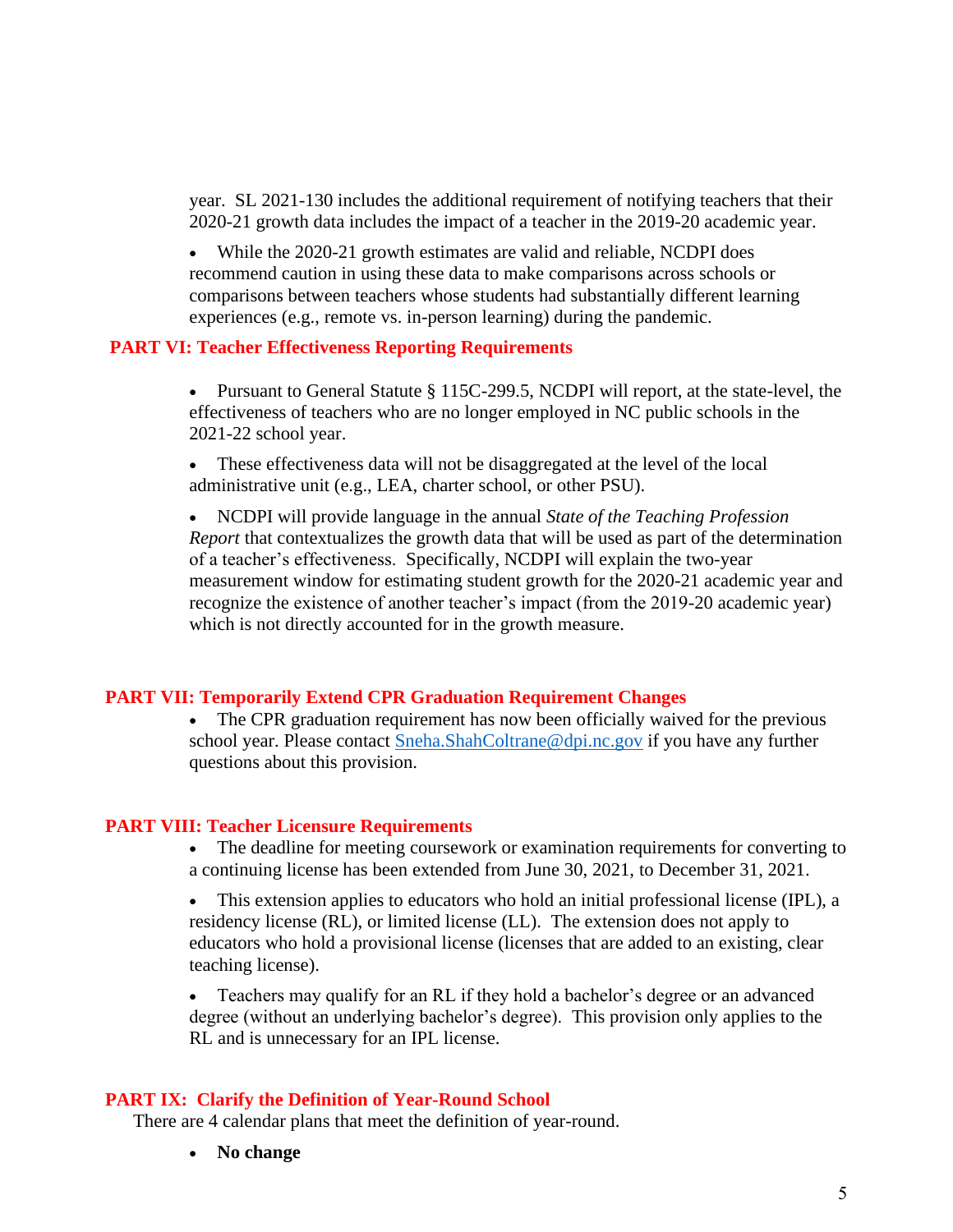$\circ$  A plan dividing students into four groups and requiring each group to be in school for assigned and staggered quarters each school calendar year.

o A plan dividing the school calendar year into five nine-week sessions of classes and requiring each student to attend four assigned and staggered sessions out of the five nine-week sessions to complete the student's instructional year.

• **Changed**

o A plan providing students be scheduled to attend 45 four quarters of between 43 and 47 instructional days followed by 15 days of vacation, repeated throughout the each school calendar year, with vacation periods for students of between 14 and 18 days separating each quarter

• **New**

 $\circ$  In a LEA with both single- and multi-track instructional calendars, a plan for a single-track instructional calendar that is identical to at least one track of a multi-track instructional calendar adopted by the local board that meets the requirements of either a. or c. above.

#### **PART X: Local Face Covering Policies**

• Local school districts are required to adopt a policy regarding the use of face coverings by employees and students for the 2021-22 school year. The governing body must vote at least once a month about whether or not a face covering policy should be modified.

#### **PART XI: Temporarily Waive Certain Requirements That Relate to Drivers Eligibility Certificates (DECs)**

• The LEA shall issue the Driver Eligibility Certificate without requiring the person to whom it is issued to be making progress toward obtaining a high school or its equivalent.

• Districts shall not report students (in SADLS) who are no longer making progress toward obtaining a high school diploma or its equivalent. **(Note: If this is done in error, the DMV will issue a suspension order.)** 

- Inform students other DMV requirements remain:
	- o Other normal documents (identification, driver education certificate)
	- o An appointment, (walk-ins may be accommodated providing space and personnel.)

End date: January 30, 2022.